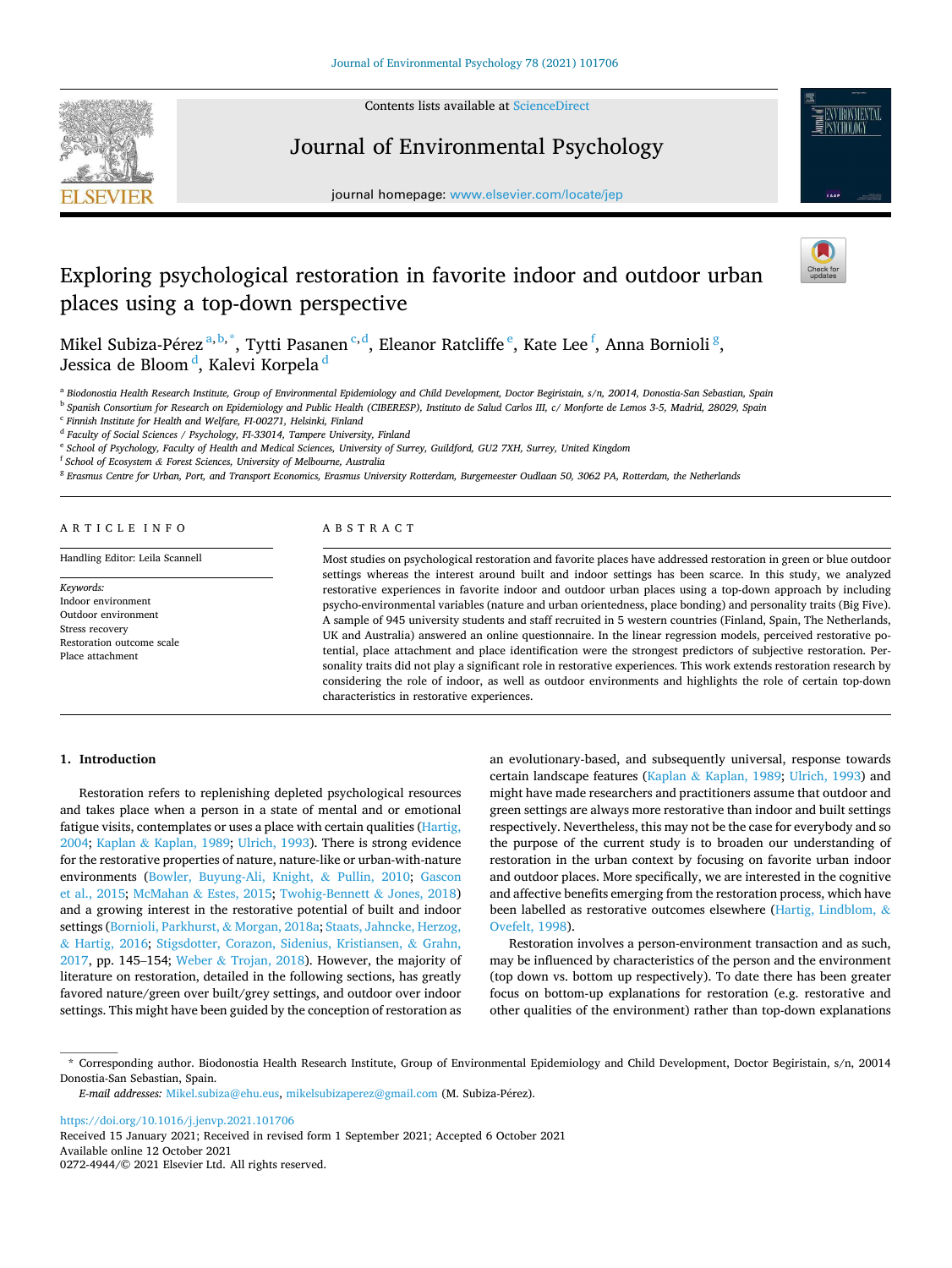of social and personal variables (e.g. personality traits, cultural variables) (Menatti, Subiza-Pérez, Villalpando-Flores, Vozmediano, & San [Juan, 2019](#page-8-0); Ratcliffe & [Korpela, 2016](#page-8-0)). Bottom-up explanations draw on research that shows that physical features of places can foster or hinder restoration. Relevant coarse features uncovered to date are views ([Elsadek, Liu,](#page-7-0) & Xie, 2020; [Lee, Williams, Sargent, Williams,](#page-8-0) & Johnson, [2015;](#page-8-0) [Masoudinejad](#page-8-0) & Hartig, 2020), the presence of green and blue elements (Lindal & [Hartig, 2015; Nordh, Hartig, Hagerhall,](#page-8-0) & Fry, 2009; [White et al., 2010\)](#page-8-0), other people [\(Carrus et al., 2015](#page-7-0); [Nordh, Alalouch,](#page-8-0) & [Hartig, 2011](#page-8-0)) and traffic ([Peschardt, Stigsdotter,](#page-8-0) & Schipperrijn, 2014). Personal objects can also trigger positive psychological reactions and might be of particular relevance in indoor places such as the home ([Bornioli, Parkhurst,](#page-7-0) & Morgan, 2018b; [Korpela, 1989](#page-8-0)), although most research so far has focused on outdoor settings. On the other hand, top-down explanations draw on research on favorite places which has centered on psychological bonding to a given place and its associations with restoration (Korpela & [Hartig, 1996](#page-8-0); Korpela & Ylén, 2009; [Kor-](#page-8-0)pela, Ylén, Tyrväinen, & [Silvennoinen, 2008; Main, 2013\)](#page-8-0).

It is important to distinguish restorative outcomes or experiences from study of perceived restorative potential, or 'restorativeness'. Perceived restorative potential is an individual's appraisal of the restorative qualities of a given place (e.g., whether it possesses the four qualities described in Attention Restoration Theory, and/or would be likely to result in a restorative experience). This has been defined as perceived restorativeness ([Hartig, Korpela, Evans,](#page-7-0) & Gärling, 1997), or simply restorativeness elsewhere ([Han, 2018](#page-7-0)). A 'restorative outcome' (or simply restoration following [Han, 2018](#page-7-0)) refers to achieved physiological and/or psychological recovery through contact with an environment. This outcome might be objectively measured (e.g., through change in physiological arousal or task-based attention performance, as in [Ulrich et al., 1991](#page-8-0)), subjectively measured through change in self-reported psychological state (see, e.g., [Bowler et al., 2010](#page-7-0), for a review), or subjectively measured via a state measure of restoration (such as the Restoration Outcome Scale; [Korpela et al., 2008](#page-8-0)). In this study, we aim to increase understanding of relationships between restoration and favorite places, both indoor and outdoor. We do so by examining perceived restorative potential and subjectively evaluated restoration in these places; comparing such perceptions in favorite outdoor and indoor places; and investigating the contributing role of top-down variables and physical features.

#### *1.1. Psycho-environmental top-down variables related to restoration*

Despite the emphasis on bottom-up explanations for restoration, there are several top-down psychological constructs that likely play a role in restorative experiences. Psychological orientation towards nature or urban settings, also known as nature and urban orientedness, describes the subjective connection that a person may have towards different environments (Ojala, Korpela, Tyrväinen, Tiittanen, & Lanki, [2019;](#page-8-0) cf. Zelenski & [Nisbet, 2014\)](#page-9-0). This connection, which varies among individuals, could explain different patterns in the types of places people select for leisure, as well as the attitudes and preferences people hold towards them. When applied to restoration, for example, it would be plausible to expect nature-oriented people to search for restoration in parks or forests, whereas urban-oriented people might seek restoration in urban squares, cafés or museums. Similarly, levels of restoration might differ when visiting places that match, or do not match, one's personal orientation. This is exemplified by studies in which people with a general preference for nature rated images of natural settings the most potentially restorative, and urban images the least restorative ([Wilkie](#page-9-0)  $\&$ [Clouston, 2015;](#page-9-0) Wilkie & [Stavridou, 2013](#page-9-0)). Conversely, participants who defined themselves as city-oriented rated urban streets and natural/nature-like settings with similar perceived restorative potential. This is consistent with recent studies showing that people with low urban orientedness experienced lower restoration in increasingly urban settings ([Ojala et al., 2019](#page-8-0)) and those with greater nature-orientedness

experienced lower attention restoration after spending 15 min in an urban square (Subiza-Pérez, Korpela, & [Pasanen, 2021\)](#page-8-0).

Nature and urban orientedness may guide and frame environmental decisions and experiences, and consequently make some people more prone to spend leisure time in certain kinds of places. Nevertheless, within those typologies, people may develop greater ties to specific locations such as their home, a park in their city or their favorite café. These ties are reflected as the concepts of place attachment and identification. Moreover, it has been suggested that people establish stronger bonds with places of small (e.g. the home) or large size (e.g. the country) compared to places of moderate size, such as parks, streets or squares (so-called curvilinear hypothesis of place attachment; [Lewicka, 2010](#page-8-0)). Therefore, in the present study we propose that:

**H1**. Outdoor settings will be rated as more restorative than indoor ones.

**H2**. Nature orientedness will be negatively associated with subjectively experienced restoration in indoor settings and positively in outdoor settings.

**H3**. Urban orientedness will be positively associated with subjectively experienced restoration both in outdoor and indoor settings.

The constructs of place attachment and place identification depict the emotional and cognitive bonds that people establish with places relevant to them (Droseltis & [Vignoles, 2010](#page-7-0); [Lewicka, 2011](#page-8-0); [Scannell](#page-8-0) & [Gifford, 2010\)](#page-8-0). Place attachment is considered as an affective–emotional bond with places, whereas place identity is a cognitive component of self-concept and/or of personal identity in relation to the place one belongs to (Hernández, Martín, Ruiz, & Hidalgo, 2010). Notwithstanding the close relationship between both constructs, several works have shown their distinct theoretical content and used them conse-quently as different variables [\(Casakin, Hern](#page-7-0)ández, & Ruiz, 2015; [Her](#page-7-0)[nandez, Hidalgo,](#page-7-0) & Ruiz, 2014; Ruiz, Hernández, & Hidalgo, 2011). The question of whether people experience more restoration in places that are their object of attachment and identification converges with literature on favorite places ([Korpela, Korhonen, Nummi, Martos,](#page-8-0) & Sallay, [2020;](#page-8-0) [Korpela, 1992](#page-8-0); Korpela & Ylén, 2007). Ratcliffe and Korpela [\(2016, 2017\)](#page-8-0) have shown that place attachment and identity are related to the perceived restorative potential of favorite places and may also mediate the effects of place-related memories. Other studies have revealed that place attachment and identification were linked not only with the perceived restorative potential of landscapes ([Menatti et al.,](#page-8-0)  [2019\)](#page-8-0) but also with actual experienced restoration in urban squares (Subiza-Pérez, Vozmediano, & San Juan, 2020). These studies also provide evidence for a closer link between attachment and restoration than between identification and restoration. Some of these assumptions have been experimentally tested in a study conducted by [Liu et al.](#page-8-0)  [\(2020\).](#page-8-0) The authors manipulated pictures showing parks in two different Chinese cities by adding iconic design elements of each location. They found that manipulated images (with greater presence of endemic iconic features; e.g. pavement style or special plants) were perceived as more restorative than the original pictures (see also [Liu](#page-8-0)  [et al., 2021\)](#page-8-0). In the present study we propose that:

**H4**. Place attachment and identification will be greater for indoor settings than for outdoor ones (in line with the curvilinear distribution of place attachment; [Lewicka, 2010](#page-8-0)).

**H5**. Place attachment and identification will be positively associated with subjectively experienced restoration.

**H6**. Subjectively experienced restoration will be more strongly associated with place attachment than place identification.

Finally, perceived restorative qualities of environments may be related to restoration outcomes. This means that the fact that a person perceives a setting as providing restorative potential may enhance their subjective or objective restorative experience there. Conversely, if a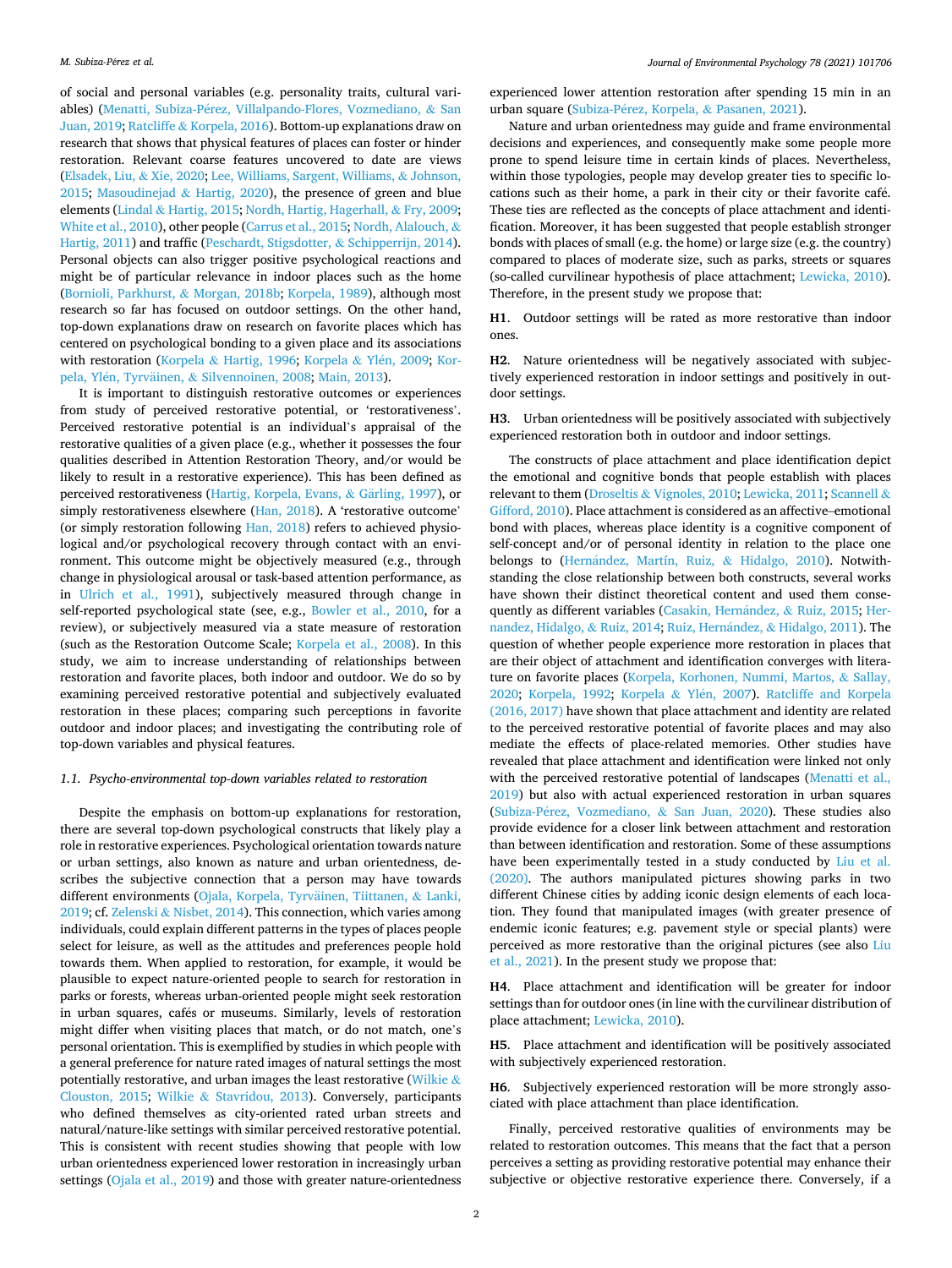person does not perceive a given place as able to provide restorative outcomes, this could hinder its possible salutogenic effects. [Subiza-P](#page-8-0)érez [et al. \(2020\)](#page-8-0) found that perceived restorative potential positively predicted restorative outcomes in urban squares even after controlling for attachment, identification, use patterns and some physical and design features.

#### *1.2. Personality traits as other plausible top-down variables*

It is likely that psychological experience and behaviors in environments are influenced not only by environmental preferences, perceptions of restorativeness and place bonding, but also by personality (John, Soto, & [Naumann, 2008](#page-7-0)). Individual differences in personality (e. g., the Big Five personality traits of extraversion, agreeableness, openness to experience, conscientiousness, and neuroticism) affect behavior choices, experiences, and wellbeing (Deneve & [Copper, 1998\)](#page-7-0). However, there is limited existing research on the association between personality traits and psychological restoration and what little exists is diverse in terms of selection of study settings, the methods and instruments used, and the obtained results. For instance, a study by [Mehl,](#page-8-0)  [Gosling, and Pennebaker \(2006\)](#page-8-0) showed that participants scoring high in agreeableness spent more time in cafés and less time in bars than their counterparts with lower scores in agreeableness, and people with high conscientiousness scores spent more time outdoors than people with lower scores. This highlights the potential role of personality in influencing visits to different environments and as such, is worthy of consideration for restorative experience.

In addition to affecting time spent in certain settings, there is some evidence that certain personality traits—conscientiousness, neuroticism, and extraversion particularly—may be more related to restoration than others. In a study of mountain hikers and visitors, [Johnsen \(2013\)](#page-7-0)  found that conscientiousness was positively associated with relaxation and attention restoration but did not find any link between neuroticism or extraversion and restoration. Another study conducted in the home environment showed that participants scoring high in neuroticism tended to perceive their bedrooms as having less restorative potential and that neuroticism strengthened the relationship between perceived restorative potential and satisfaction with the bedroom ([Meagher,](#page-8-0)  [2016\)](#page-8-0). Using Geographic Information Systems and the answers to a large Australian household survey, [Ambrey and Cartlidge \(2017\)](#page-7-0) found that participants low in neuroticism benefited more from exposure to residential greenness in terms of greater life satisfaction and mental health. Respondents scoring high on conscientiousness also showed a stronger protective link between exposure to residential greenspace and self-reported stress rates. [Twedt, Rainey, and Proffitt \(2019\)](#page-8-0) reported that more extraverted participants assigned higher and lower restorative potential scores to natural and built settings, respectively, than their more introverted counterparts. More recently, and using a virtual reality environment depicting an urban park, [Senese et al. \(2020\)](#page-8-0) found that the addition of a water installation increased fascination with the park – a central component of restorative potential – and that this was partially explained by participants' levels of extraversion. Nevertheless, they did not find any other statistically significant link between the other the Big Five personality traits and any other Attention Restoration Theory's components indicating perceived restorativeness (Fascination, Being Away, Coherence, and Compatibility).

Since current evidence on personality traits differences is scarce and heterogeneous, we did not formulate any hypothesis regarding this objective and rather included this in an exploratory capacity in this study.

# *1.3. Country-wise differences in favorite places*

Literature on restoration and preferred landscapes has often framed psychological and behavioral responses to environments as evolutionarily-based – and therefore universal – mechanisms [\(Appleton,](#page-7-0) 

[1975;](#page-7-0) Orians & [Heerwagen, 1992](#page-8-0); [Ulrich et al., 1991\)](#page-8-0). However, research shows that culture exerts an influence on the way societies relate to their environment ([Milfont, 2012](#page-8-0)) and may influence experiences of restoration ([Qureshi, Breuste,](#page-8-0) & Jim, 2013). This is evident for both built and natural environments. For example, [Staats et al. \(2016\)](#page-8-0)  found that Swedish, American and Dutch participants differed in their preference for café and mall settings and the extent they thought those places might result in restoration. Another recent study also found country of origin influenced psychological responses to urban gardens ([Elsadek, Sun, Sugiyama,](#page-7-0) & Fujii, 2019). Inclusion of cultural aspects has been emphasized as a way to better understand how and why certain environments can support health and wellbeing outcomes (see, e.g., [Markevych et al., 2017](#page-8-0)). Our study responds to such calls by collecting data cross-culturally to examine any potential differences in favorite place types and features. Specifically, we collect data from two English-speaking countries on different continents (UK and Australia), and three European countries with distinct cultures (Finland, the Netherlands, and Spain). The countries corresponded to the countries of residence of the co-authors of the study which, added to the following recruitment strategy (see epigraph 2.1), makes ours a convenience or incidental sample. Due to the above-mentioned reasons for the selection of the countries involved in the study and the recruitment strategy described in epigraph 2.1, we did not set a priori hypotheses and considered this analysis exploratory.

#### *1.4. Study aim*

This study examined subjective restorative experiences in indoor and outdoor favorite urban places, with a focus on the potential role of topdown variables. We established four main objectives for this study. First, we aimed to characterize and compare indoor and outdoor favorite places. We compared them in terms of their physical features, place attachment and identification, restorative value (Hypotheses 1 and 2), and country-wise distributions to explore any potential differences. Second, we analyzed the roles of top-down psycho-environmental variables, personality traits and physical features in the experience of psychological restoration in these places (Hypotheses 3–6). Third, we aimed to assess whether personality traits moderate the relationship between restoration and its predictors. Fourth, we aimed to identify the participants who reported greater restoration in favorite indoor, compared to outdoor places, and examined whether nature and urban orientedness and the Big-Five personality variables explain this tendency.

#### **2. Methods**

#### *2.1. Participants and design*

A total of 945 staff and students at six different universities in five countries responded to the online survey, of whom 503 (53.2%) indicated their gender as female. Mean age was 26.57 years, with a standard deviation of 10.84 years. At least  $100<sup>1</sup>$  participants were recruited at each location and their sample sizes were relatively similar (Finland = 167; Spain = 104; UK [University of Surrey] = 181, [University of the West of England, Bristol] = 111; Netherlands = 190; Australia = 192). Participants were recruited through email distribution lists, online bulletins, portals, and newsletters, and research participation systems, and in the case of UK [University of the West of England, Bristol] and Finland, they were rewarded with course credits. The study was initially approved by the Committee for Research with Human Beings of the University of the Basque Country UPV/EHU (ref. M10\_2018\_183) and

<sup>&</sup>lt;sup>1</sup> This minimum was established to have more than 25 participants per predictor variable in the regression models (see epigraph 2.4) and ensure adequate numbers in each university for the other analyses described there.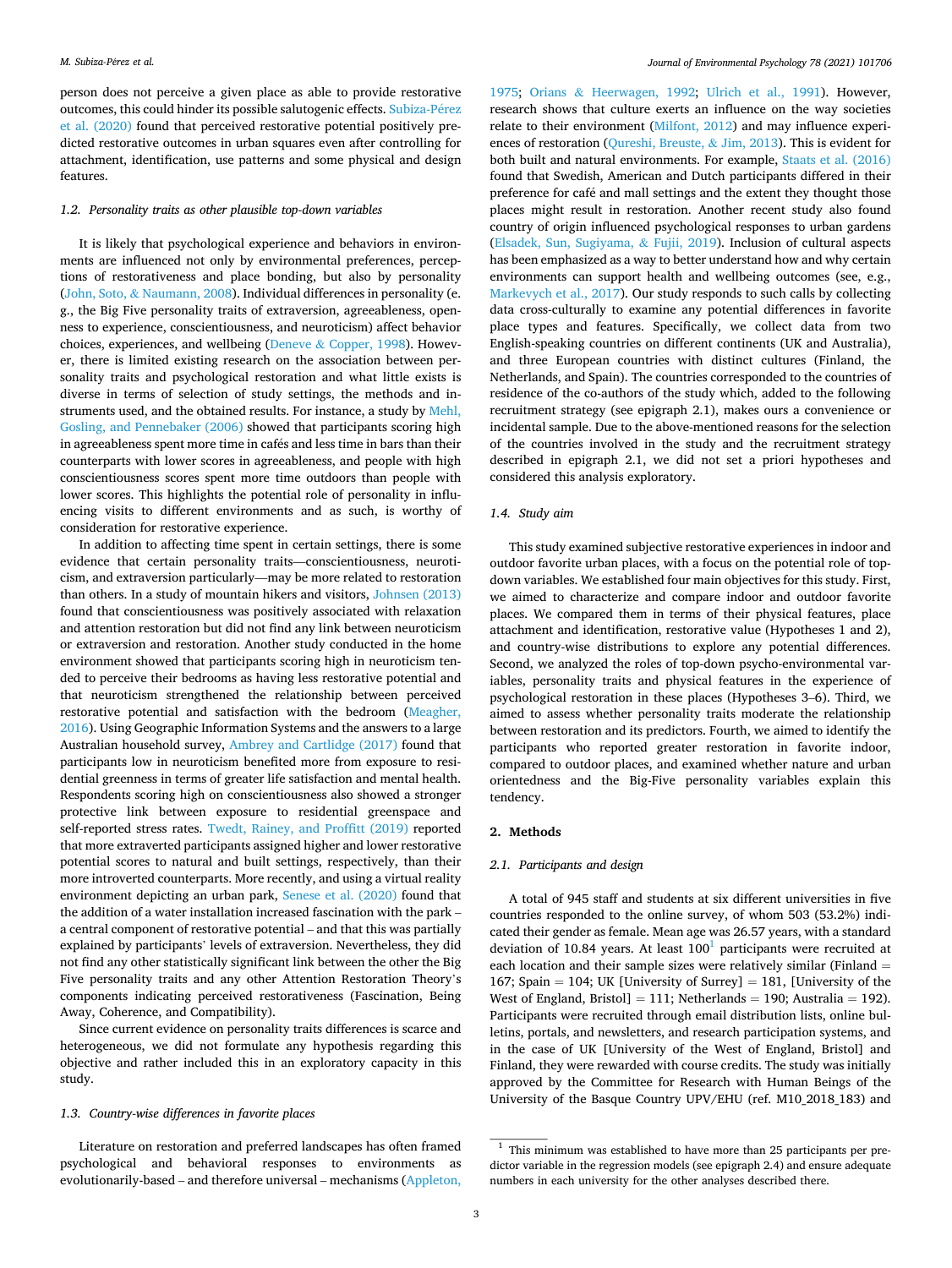<span id="page-3-0"></span>additionally received all necessary approvals appropriate to the rest of the involved universities (see Supplementary Material). Data collection took place between September 2018 and June 2019.

#### *2.2. Measures and procedure*

Participants provided informed consent to participate. The online questionnaire began with a general information section in which participants indicated their age, gender, and completed the *Nature and*  Urban Orientedness scale (Tyrväinen, Silvennoinen, Korpela, & Ylen, [2007\)](#page-8-0) and the *Big Five short questionnaire* [\(Gosling, Rentfrow,](#page-7-0) & Swann, [2003\)](#page-7-0). The *Nature and Urban Orientedness scale* contains eight items (e.g. "Sometimes I feel compelled to visit nature") and is answered using a 5-point Likert scale (0 = totally disagree; 4 = totally agree). The *Big-Five short questionnaire* involves 10 descriptive items (e.g. critical, quarrelsome, reserved, quiet or extraverted, enthusiastic) answered using a 7-point Likert scale ( $0 =$  disagree strongly;  $6 =$  agree strongly), which can be grouped into the five personality traits (2 items per trait): openness, conscientiousness, extraversion, agreeableness, and neuroticism.

After the general information section, participants were asked to fill in two sequential favorite place sections. These latter parts of the questionnaire were identical in content but addressed either the favorite outdoor place or the favorite indoor place. In these, participants were asked: "*Please think about your favorite outdoor/indoor place in the city where you work or study. You will find below a series of questions in respect to that place and to what you think and feel about it. There are no correct or incorrect answers, we just want to know your personal experience in that place*". They were asked to indicate the name of the place and assign it to a category in a pre-defined typology  $list^2$  (including a "other" option). Then, to measure perceived restorativeness, the participants were asked to complete the five-item *Short Perceived Restorativeness Scale* ([Negrín,](#page-8-0)  Hernández-Fernaud, Hess, & Hernández, 2017; based on Hartig et al., [1997\)](#page-7-0), with greater scores indicating a higher perceived restorative potential, and a 7-item scale on the physical features of the environ-ments (e.g. the presence of greenery, traffic or views) ([Korpela](#page-8-0) & Hartig, [1996\)](#page-8-0). Place attachment (e.g. *When I don't go to this place for a while, I am willing to go there*) and identification (e.g. *I belong there*) were measured using seven items (four for attachment and three for identification; [Ruiz](#page-8-0)  [et al., 2011](#page-8-0)). To evaluate subjective restoration, participants were instructed to "think about how you usually feel when and after being in that place" and then asked to fill in an extended 11-item version of the *Restoration Outcome Scale* (ROS; [Korpela et al., 2008\)](#page-8-0) regarding relaxation and calmness, attention restoration, clearing one's thoughts, self-confidence, vitality and reflection when visiting their favorite place. Items comprising notions of reflection were developed by [Subiza-P](#page-8-0)érez, [Vozmediano, and San Juan \(2017\)](#page-8-0)*.* <sup>3</sup>The items comprising each of these variables are shown in Supplementary Table 1.

All the aforementioned instruments used a 6-point Likert scale  $(0 =$ not at all;  $5 =$  totally). The questionnaire was presented in English in all cases but Spain, where it was in Spanish. Participants also answered three open-ended questions about motivations and benefits involved in visiting their favorite places, however responses are not reported here due to scope and space constraints.

In order to avoid possible order effects, two parallel versions of the questionnaire were prepared: one with the favorite outdoor place first and the other with favorite outdoor place second. In the UK, Netherlands, and Australia, participants were randomly assigned to the two versions of the questionnaire using Qualtrics. Google Forms was used in Finland and Spain, and as automatic randomization was not possible, a manual randomization, based on the initial of the participant's given name, was employed. After completing the questionnaire, participants were thanked, debriefed, and provided with contact information of the research team.

## *2.3. Data analysis*

To address the first study objective, the characterization and comparison of favorite outdoor and indoor settings and experiences within them, we ran descriptive analyses for the main study variables. First, we identified the most popular types of outdoor and indoor places. Second, we checked whether place typology selection varied across countries. We then compared indoor and outdoor settings in terms of their physical features, perceived restorative potential, place attachment and identification, subjective restoration and positive affect by using Welch's ANOVA for repeated measures comparisons. Effect size was measured by partial eta squared, with 0.0099 considered small, 0.059 medium and 0.138 as a large effect [\(Richardson, 2011](#page-8-0)).

To address the second objective, the roles of top-down psychoenvironmental variables, personality traits and physical features of the places in subjective restoration, we analyzed the bivariate associations between study variables and restorative outcomes by zero-order correlations or repeated measures ANOVA tests, depending on the measurement level of the variables. Variables showing *p <* .05 associations were then included in two separate multiple linear regression models to assess their role as predictors of ROS scores in both indoor and outdoor settings. Dominance analyses were conducted afterwards to ascertain whether, as posited in hypothesis 4, the link between place attachment and restoration was stronger than that between place identification and restoration.

To address the third study objective, the possible moderating role of personality traits between subjective restoration and its main predictors, we ran moderation models to test whether personality traits that were significantly associated with restoration moderated the relationships between restoration and its predictors.

To address the fourth study objective, the role of individual differences on subjective restoration in indoor or outdoor settings, we grouped the participants based on which setting (indoor/outdoor) they evaluated with greater subjective restoration, and performed ANOVAs and a binary logistic regression to check whether study variables such as the nature and urban orientedness and the Big-Five variables could predict this outcome. All the analyses were conducted with IBM SPSS v.25 and the PROCESS [\(Hayes, 2013\)](#page-7-0) and RLM [\(Darlington](#page-7-0) & Hayes, [2017\)](#page-7-0) SPSS macros.

## **3. Results**

Most of the psychometric scales showed tolerable or good internal consistency; Urban Orientedness (UO; $\alpha = 0.74$ ), Extraversion ( $\alpha =$ 0.75), Neuroticism ( $\alpha$  = 0.62) PRS ( $\alpha$  = 0.66/0.71), place attachment ( $\alpha$ = 0.86/0.88), place identification ( $\alpha$  = 0.89/0.90), ROS ( $\alpha$  = 0.91/0.93) and PAS ( $\alpha = 0.90/0.91$ ).<sup>4</sup> Internal consistency was low for Nature Orientedness (NO;  $\alpha = 0.51$ ) and Conscientiousness ( $\alpha = 0.53$ ) and unacceptable for agreeableness and openness to experience ( $\alpha = 0.38$ );

 $2$  Indoor place typologies included in the questionnaire: A bar/café/restaurant, a library, a museum or cultural center, a cinema or a theatre, a church or spiritual center, my home (or a room of it), the home of somebody else (or a room of it), an indoor sport facility and a shop.Outdoor place typologies included in the questionnaire: A square, an urban forest, a viewpoint, a sport field/court, a street or a section of a street, a park, a neighborhood and the terrace of a bar/café/restaurant.

 $3$  ROS has been widely used to: 1) measure restorative experiences after visiting places (Korpela & Ylén, 2009; Subiza-Pérez et al., 2020), 2) evaluate places the person has not just been in but knows and frequently visits (i.e. the purpose in this study) (Ratcliffe & [Korpela, 2016\)](#page-8-0), or 3) describe the imagined restorative outcomes a person thinks he/she would get if visited a certain place [\(Menatti et al., 2019\)](#page-8-0).

<sup>&</sup>lt;sup>4</sup> Double values indicate the reliability index for the scale in the indoor (first) and outdoor (second) settings.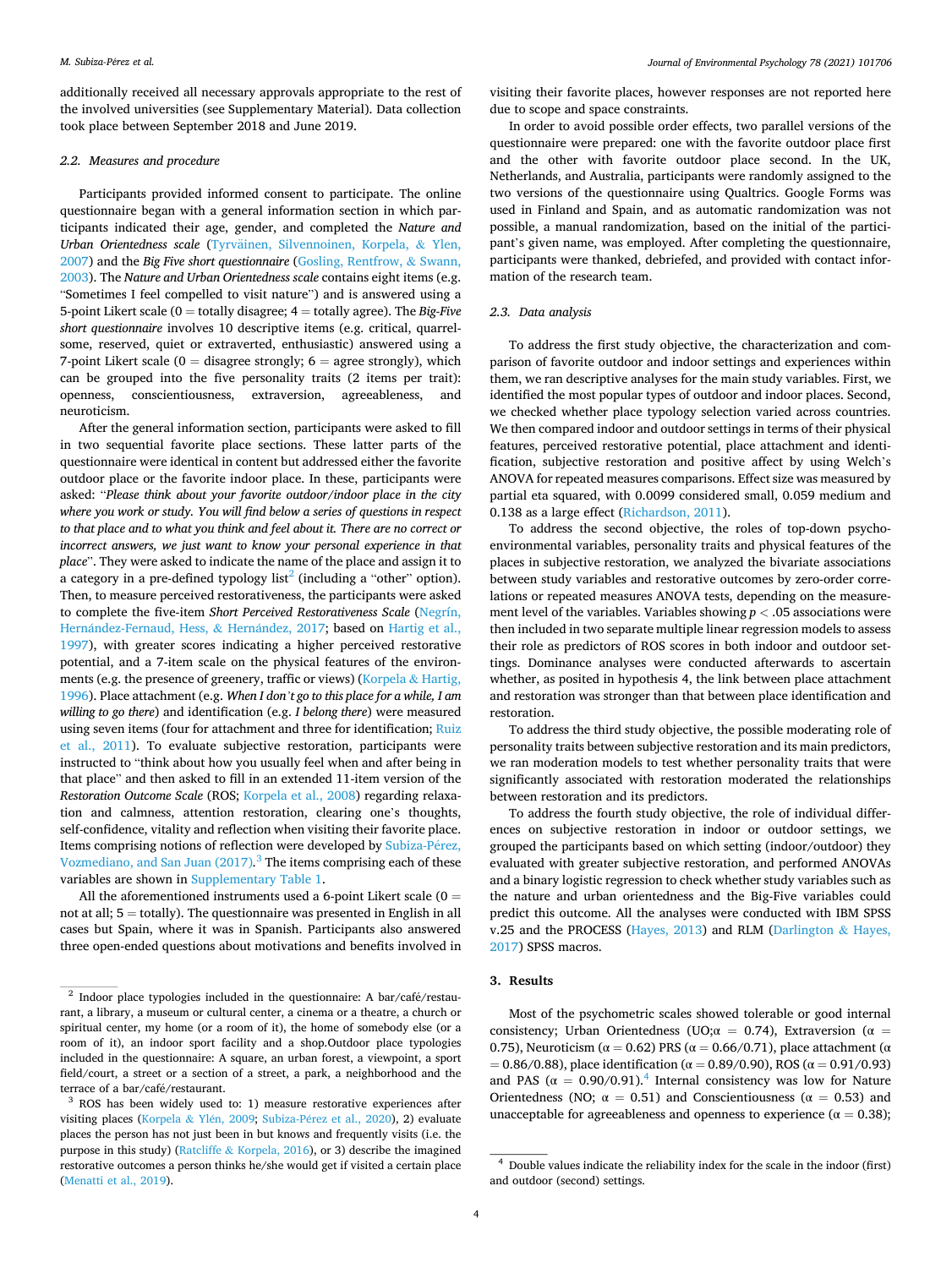the latter two were removed from further analyses.

# *3.1. Description of the settings and comparisons between indoor and outdoor favorite places*

The most commonly reported favorite indoor places were one's home (30.3%); bars, cafés or restaurants (19.9%); libraries (14.7%) and museums or cultural centers (5.3%). Other types of places (e.g., cinemas, churches, shops, sport facilities, malls) were scarce (*<*5% for each category). For the favorite outdoor places, parks (34.7%), urban forests (11.6%) and bodies of water (9.5%) were most frequently reported. Open built/grey settings, such as squares, streets and the terraces of bars together formed 12.7% of responses. Compared with outdoor settings, favorite indoor settings were described as more populated ( $\eta p^2$  = 0.016, small effect size) and having a greater presence of personal things ( $\eta p^2$   $=$ 0.319, large effect size). On the other hand, favorite indoor settings scored lower in terms of perceived traffic ( $\eta p^2$  = 0.023, small effect size), beautiful views (*ηp <sup>2</sup>*= [0.450, large effect size\), greenness \(](#page-3-0)*ηp <sup>2</sup>*= 0.553, large effect size) and blueness ( $\eta p^2=$  [0.378, large effect size\). This in](#page-3-0)formation is shown in Table 1. The results of the bivariate analyses, designed to compare the subjective restorative experiences and place bonding reported in favorite indoor and outdoor settings, supported hypotheses 1 and 2 (Table 1). Although indoor and outdoor places did not significantly differ on perceived restorative potential, outdoor places provided greater subjective restorative *outcomes* (as measured with ROS) but elicited lower attachment and identification than indoor places (in line with  $H_4$ ). These differences were either small or moderate in size.

Country-wise analyses are shown in Supplementary Tables 2 and 3 as these were exploratory and we did not formulate specific hypotheses about how these should operate. Supplementary Table 2 shows the distribution (frequency and percentage) of place typologies for favorite indoor and outdoor settings and the results of the chi-squared test that analyzed its distribution by country. To give a few examples, bars, cafés and restaurants were more likely selected in the UK- [University of the West of England, Bristol] than in the rest of the sample and more unlikely within the Finnish sample. Regarding outdoor settings, Spanish

#### **Table 1**

Means and standard deviations for physical features, psycho-environmental features and subjective restoration in favorite indoor and outdoor places. Differences in Welch's F scores are shown using  $p$  values and effect sizes  $(np^2)$ .

| Variable                       | Outdoor<br>place | Indoor<br>place | Welch F | $\boldsymbol{p}$<br>value | $\eta p^2$ |
|--------------------------------|------------------|-----------------|---------|---------------------------|------------|
| Physical features              |                  |                 |         |                           |            |
| It is quiet and calm           | 3.08             | 3.02            | 0.91    | .341                      | .001       |
|                                | (1.58)           | (1.71)          |         |                           |            |
| There are other people         | 3.07             | 3.33            | 13.17   | $-.001$                   | .016       |
|                                | (1.41)           | (1.62)          |         |                           |            |
| There is traffic (or it's      | 1.50             | 1.20            | 19.35   | $-.001$                   | .023       |
| observable)                    | (1.46)           | (1.41)          |         |                           |            |
| My own/personal things         | 0.41(1)          | 2.02            | 386.24  | $-.001$                   | .319       |
| are there                      |                  | (2.22)          |         |                           |            |
| It has beautiful views (or     | 3.78             | 2.01            | 673.02  | $-.001$                   | .450       |
| they're observable)            | (1.41)           | (1.66)          |         |                           |            |
| It has water (or it's          | 3.26             | 1.23            | 500.20  | $-.001$                   | .378       |
| observable)                    | (1.94)           | (1.82)          |         |                           |            |
| It has greenery (or it's       | 4.01             | 1.65            | 1019.62 | $-.001$                   | .553       |
| observable)                    | (1.49)           | (1.69)          |         |                           |            |
| Psycho-environmental variables |                  |                 |         |                           |            |
| Perceived restorative          | 2.95             | 2.89            | 2.53    | .112                      | .003       |
| potential (PRS)                | (0.93)           | (0.93)          |         |                           |            |
| Place attachment               | 3.33             | 3.51            | 13.29   | $-.001$                   | .017       |
|                                | (1.16)           | (1.23)          |         |                           |            |
| Place identification           | 1.70             | 2.30            | 84.68   | $-.001$                   | .097       |
|                                | (1.47)           | (1.62)          |         |                           |            |
| Subjective restoration         |                  |                 |         |                           |            |
| Subjective restoration         | 3.01             | 2.75            | 37.85   | $-.001$                   | .046       |
| (ROS)                          | (1.10)           | (1.11)          |         |                           |            |
|                                |                  |                 |         |                           |            |

Note: All the variables showed in the table were presented in a 0–5 Likert range.

participants were more prone to report viewpoints as favorite places whereas this category was scarcely selected by Dutch and Australian participants.5 Regarding the defining features of selected favorite places (Supplementary Table 3), we found small to medium effect size differences by country in most features. For instance, Spanish participants indicated that their favorite indoor places showed greater greenery than the rest of the samples (except Australian). On the other hand, Dutch participants reported that their favorite outdoor settings were more quiet and calm than did Finnish and UK [University of Surrey] participants. Due to the gender and age differences detected among the samples (e.g. Spanish and Australian samples were older than the rest), we performed post-hoc analyses and repeated the features comparisons controlling for age and gender. The results of these analyses are shown in Supplementary Table 4. Doing so, we observed that some of the previously found effects disappeared but, all in all, the finding of the country samples differing in some of the defining features of favorite indoor and outdoor places kept true.

## *3.2. Top-down and physical correlates of self-reported restoration in favorite urban settings*

## *3.2.1. Indoor settings*

Correlational analyses (displayed in Supplementary Table 5) showed that subjective restoration (ROS score) was significantly and positively related to nature and urban orientedness, extraversion, the quietness and calmness of the place, the presence of personal things, beautiful views, bodies of water and greenery, perceived restorativeness, attachment, and identification. Perceived traffic was negatively related to restoration.

A multiple linear regression model, including the 11 significant predictors from the above analyses, explained 45% of the variance in ROS (see [Table 2](#page-5-0)). After controlling for the other included variables, the quietness and calmness of the place, its perceived restorative potential, and the levels of place attachment and identification were significant predictors of ROS scores ([Table 2](#page-5-0)). Dominance analyses assigned an index of 1 to place attachment (respective to place identification), indicating that in all the possible models built from the set of selected variables, place attachment plays a stronger predictive role than place identification.

The initial expectation of nature orientedness being positively related to restorative outcomes in outdoor and urban orientedness in indoor favorite places  $(H_2 \& H_3)$  was not supported. However, these results fully support the hypothesis that place attachment and identification are positively associated with subjective restoration  $(H_5)$  in the case of favorite indoor settings, and also for  $H_6$  that subjective restoration is more strongly associated with place attachment than place identification.

#### *3.2.2. Outdoor settings*

Results showed that subjective restoration (ROS) in favorite outdoor settings was positively correlated with nature orientedness, extraversion, the place being quiet and calm, the presence of views, water, greenery, perceived restorativeness, attachment, and identification (Supplementary Table 5). On the other hand, the presence of other people and traffic were negatively associated with subjective restoration.

The linear regression model ([Table 2](#page-5-0)) explained a large share of the variance in ROS (65%), with PRS, attachment and identification being

<sup>&</sup>lt;sup>5</sup> ANOVA [F(5,846) = 98.83,  $p < .001$ ] and Chi-squared [X<sup>2</sup> (15) = 314.82 p *<* .001] analyses revealed that country samples were quite dissimilar in terms of age (with Spanish and Australian participants being older than the rest of the sample) and women being overrepresented in Finland, Spain and UK [University 1] samples and underrepresented in the Netherlands, Australia and UK [University 2].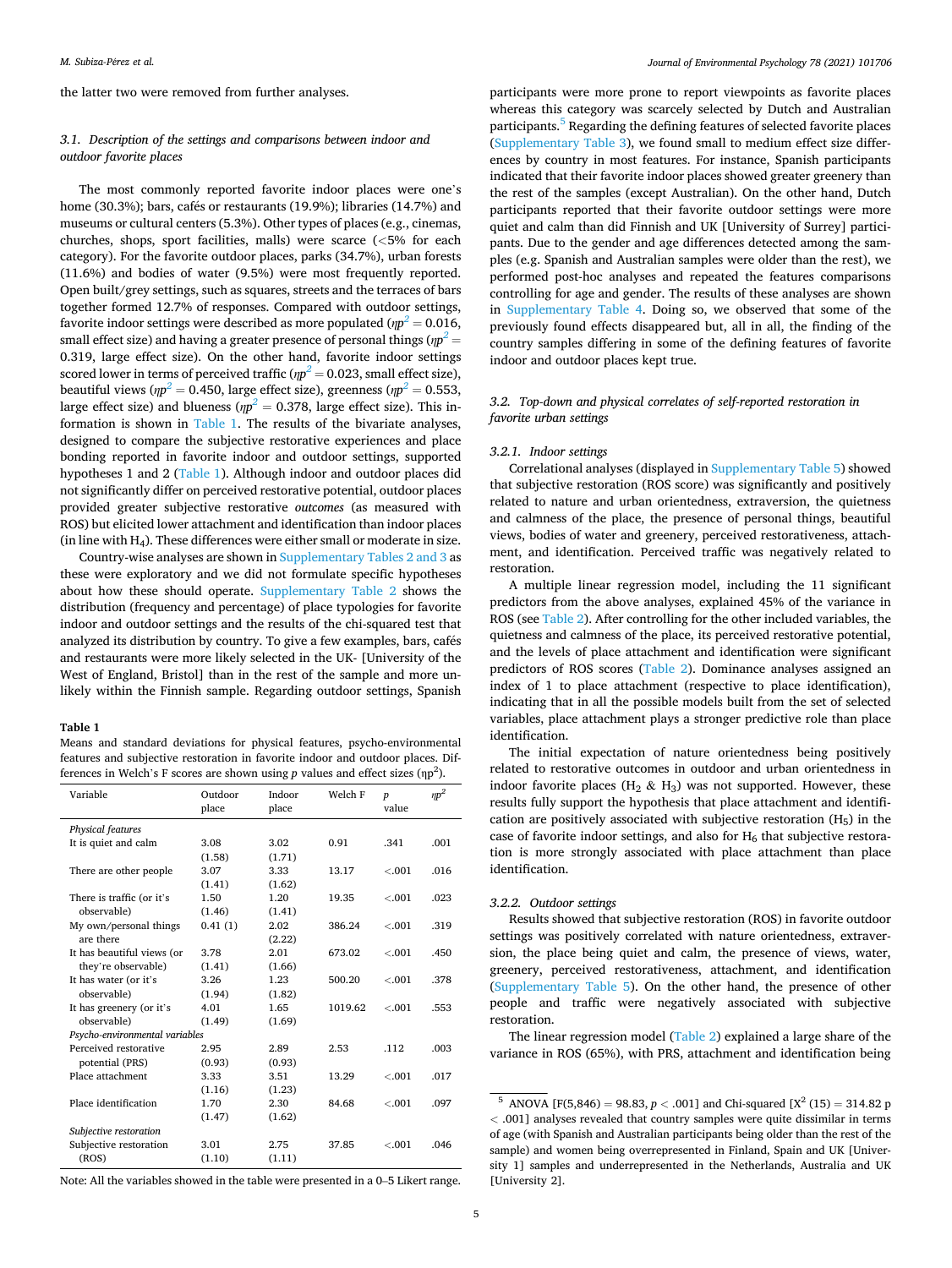<span id="page-5-0"></span>

|                         | Indoor places  |      |                |                |                    |                 |      | Outdoor places          |                  |      |                  |                |                  |                                                                  |                |
|-------------------------|----------------|------|----------------|----------------|--------------------|-----------------|------|-------------------------|------------------|------|------------------|----------------|------------------|------------------------------------------------------------------|----------------|
| Predictors              | $\overline{a}$ | SE B | ≏              | 95% CI B       |                    | P,              | 片    | Predictors              | B                | SE B | ≏                | 95% CI β       |                  | p                                                                | Ë              |
| Constant                | $-0.04$        | 0.19 |                |                | $-0.22$            | 0.83            |      | Constant                | $-0.17$          | 0.14 |                  |                | $-1.19$          | 236                                                              |                |
| Nature orientedness     | 0.09           | 0.04 | 0.06           | $0.01 - 0.11$  | 2.02               | 044             | .17  | Nature orientedness     | 0.06             | 0.03 | 0.04             | $0.01 - 0.11$  | 1.66             | 097                                                              | $\frac{4}{11}$ |
| Urban orientedness      | 0.03           | 0.04 | 0.02           | $-0.04 - 0.07$ | 0.66               | 513             | 1.21 | Extraversion            |                  |      |                  | $-0.02 - 0.07$ | 116              |                                                                  | 1.03           |
| Extraversion            | 0.03           | 0.02 | 0.04           | $-0.02 - 0.09$ | 1.33               | 185             | 1.06 | It is quiet and calm    | $0.02$<br>$0.10$ | 0.02 | $0.02$<br>$0.15$ | $0.09 - 0.20$  | 5.09             | $.248$<br>$-0.001$<br>$.928$                                     | $^{6}$         |
| It is quiet and calm    | 0.08           | 0.02 | 0.12           | $0.06 - 0.18$  | 4.14               | $-0.001$        | 1.26 | There are other people  | $\sim -0.01$     | 0.02 | $> -0.01$        | $-0.05 - 0.05$ | $-0.09$          |                                                                  | 1.43           |
| There is traffic        | $-0.03$        | 0.02 | $-0.07 - 0.07$ | $-0.09 - 0.02$ | $-1.40$<br>$-1.97$ | 163             | 1.06 | There is traffic        | $-0.03$          | 0.02 | $-0.04$          | $-0.09 - 0.1$  | $1.54$<br>$1.34$ | $\begin{array}{c} 124 \\ 182 \\ 183 \end{array}$                 |                |
| My own/personal things  | $-0.04$        | 0.02 |                | $-0.14 - 0.01$ |                    | 050             | 1.92 | It has beautiful views  | 0.03             |      | 0.04             | $-0.02 - 0.09$ |                  |                                                                  | 1.91           |
| It has beautiful views  | 0.01           | 0.02 | 0.01           | $-0.05 - 08$   | 0.46               | 649             | 1.48 | It has water            | 0.02             | 0.01 | 0.03             | $-0.02 - 0.08$ | 1.33             |                                                                  | 1.43           |
| It has water            | 0.03           | 0.02 | 0.04           | $-0.01 - 0.10$ | $1.47\,$           | .142            | 1.20 | It has greenery         | 0.04             | 0.02 | 0.05             | $-0.01 - 0.10$ | 1.76             | 079                                                              | 1.69           |
| It has greenery         | 0.01           | 0.02 | 0.02           | $-0.05 - 0.09$ | 0.56               | 575             | 1.72 | PRS                     | 0.39             | 0.03 | 0.33             | $0.27 - 0.38$  | $12.06$<br>10.39 |                                                                  | 1.74           |
| PRS                     | 0.38           | 0.03 | 0.34           | $0.28 - 0.39$  | 11.30              | $\frac{100}{2}$ | 1.35 | Attachment              | 0.32             | 0.03 | 0.34             | $0.27 - 0.40$  |                  | $\frac{5}{3}$<br>$\frac{5}{3}$<br>$\frac{5}{3}$<br>$\frac{5}{3}$ | 2.44           |
| Attachment              | 0.24           | 0.04 | 0.27           | $0.19 - 0.34$  | 6.81               | $\frac{500}{2}$ | 2.31 | Identification          | 0.10             | 0.02 | 0.13             | $0.08 - 0.19$  | 1.62             |                                                                  | $-96$          |
| Identification          | 0.13           | 0.03 | 0.19           | $0.10 - 0.27$  | 4.26               | $\frac{60}{5}$  | 2.86 |                         |                  |      |                  |                |                  |                                                                  |                |
| Model statistics        |                |      |                |                |                    |                 |      | Model statistics        |                  |      |                  |                |                  |                                                                  |                |
|                         | 58.25          |      |                |                |                    |                 |      |                         | 138.86           |      |                  |                |                  |                                                                  |                |
| Degrees of freedom      | 12,818         |      |                |                |                    |                 |      | Degrees of freedom      | 11,816           |      |                  |                |                  |                                                                  |                |
|                         | $<0.01$        |      |                |                |                    |                 |      |                         | 0.001            |      |                  |                |                  |                                                                  |                |
| Adjusted $\mathbf{R}^2$ | 0.45           |      |                |                |                    |                 |      | Adjusted R <sup>2</sup> | 0.65             |      |                  |                |                  |                                                                  |                |
| Durbin-Watson           | 1.93           |      |                |                |                    |                 |      | Durbin-Watson           | 1.93             |      |                  |                |                  |                                                                  |                |

the most relevant predictors. Dominance analyses showed that place attachment was always a better predictor of subjective restoration meaning that explained greater shares of the variance — in all the potential models fitted with the set of predictors included in the analysis (dominance index  $= 1$ ). Also, the calmness of the place positively predicted ROS scores.

H2 and H3 remained unsupported as nature orientedness and urban orientedness were not associated with restoration in indoor settings or outdoor settings as hypothesized. Despite the former, we obtained further support for the hypothesis that place attachment and identification are associated with subjective restoration  $(H_5)$  and that restoration is more strongly associated with place attachment than place identification  $(H_6)$ .

# *3.3. Testing the moderating role of nature orientedness, urban orientedness and extraversion*

Of the 20 moderation models which were tested $6$  (12 for ROSindoors and 8 for ROS-outdoors), none showed any indication that extraversion or place orientations would moderate the relationships between the predictors and ROS (see Supplementary Tables 6 and 7). Agreeableness and conscientiousness were not included in this analysis due to their low reliability issues, neither was neuroticism because it was not significantly associated with ROS scores.

## *3.4. Developing restoration preference profiles*

A third (34.9%) of the sample reported greater psychological restoration (ROS scores) in their favorite indoor place than in their favorite outdoor place. ANOVA tests indicated that participants in this "indoor preference" group showed lower nature ( $W-F = 10.26$ ,  $p = .001$ ) and greater urban orientedness (W–*F* = 6.34, *p* = .012), compared with those who reported higher restoration outdoors. In the binary logistic regression model (Supplementary Table 8), nature orientedness reduced the probability of greater subjective restoration in the indoor favorite place. Nevertheless, urban orientedness scores did not make a relevant contribution to the model.

# **4. Discussion**

Literature on psychological restoration has strongly emphasized the benefits of natural green/blue environments over built/grey and indoor settings, with explanations mostly involving bottom-up environmental properties that neglect the assessment of personal top-down variables. This study aimed to address this research gap, focusing both on the types and features of indoor and outdoor favorite places, and place attachment and identification towards them. We also examined subjective ratings of restoration in these favorite urban places, assessed the role of Big-Five personal traits, and explored the role of nature and urban orientedness in restoration using a multi-country sample.

Homes, bars, cafés and restaurants and libraries were the most commonly described favorite indoor settings, whereas urban parks, forests and water bodies were the most popular outdoor settings. Overall, our hypotheses were partially supported. Study results supported our first hypothesis because, as expected, favorite outdoor places were rated higher on subjective restoration outcomes. They partially supported our second and third hypotheses because nature orientedness

 $6$  We run a total of 20 models which emerged from crossing the significant physical design and top-down psychological variables with the personal trait variables significantly related to the outcome in the bivariate analyses. This means 12 models for ROS-Indoor (Quietness & Calmness/PRS/Attachment/ Identification x Nature orientedness/Urban Orientedness/Extraversion) and 8 models for ROS-Outdoor (Quietness & Calmness/PRS/Attachment/Identification x Nature orientedness/Extraversion).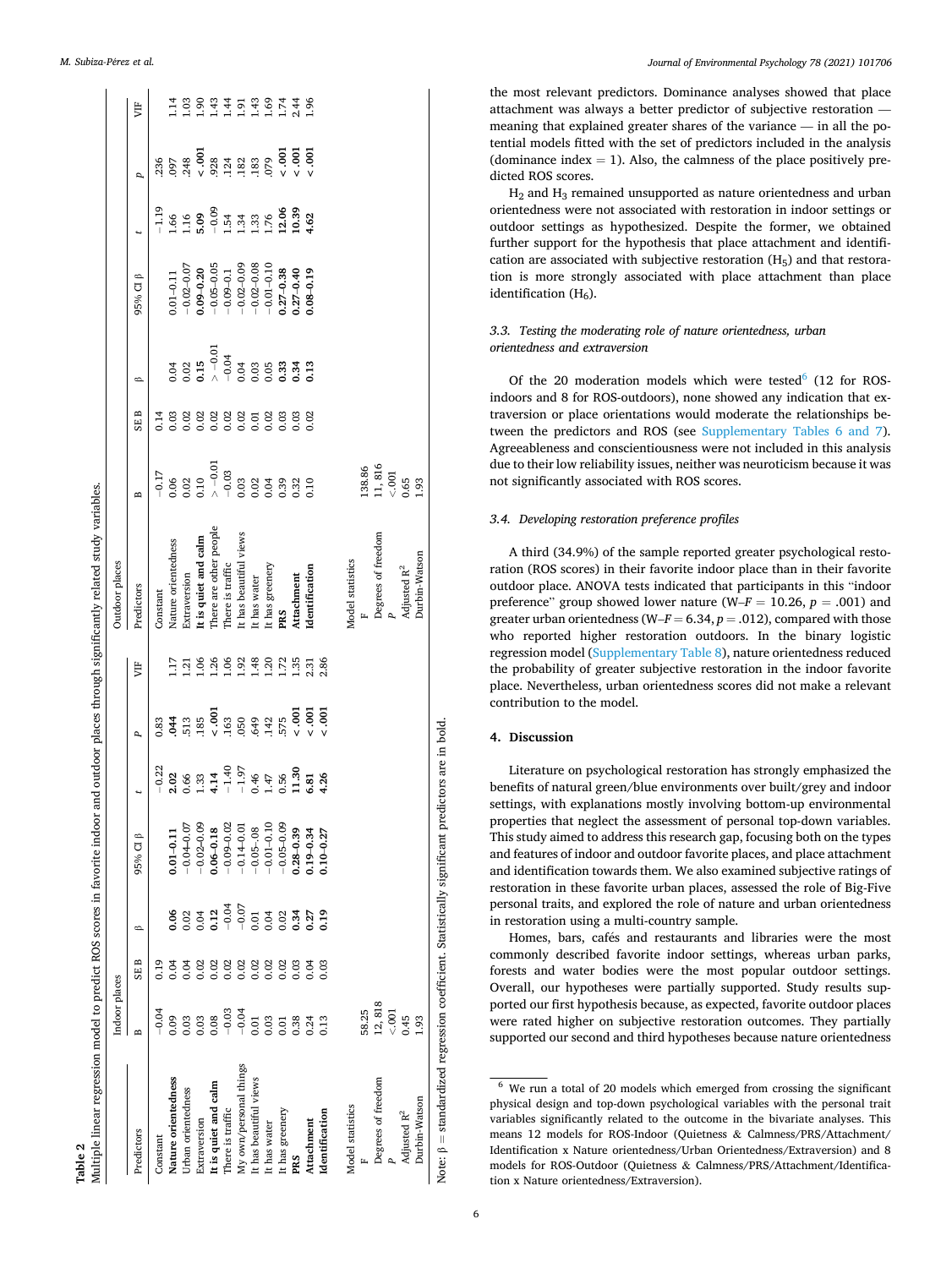was negatively associated with subjective restoration in indoor settings and positively in outdoor settings; while urban orientedness was positively associated with subjective restoration both in outdoor and indoor settings. Additionally, nature orientedness was positively correlated to restoration indoors and outdoors but was a significant predictor only indoors, while urban orientedness showed correlations in the expected direction and was positively but non-significantly related to restoration in the indoor multivariate model only. This contradicts previous research showing that nature orientedness and nature preference are positively linked to restoration [\(Ojala et al., 2019;](#page-8-0) Wilkie & [Clouston,](#page-9-0)  [2015;](#page-9-0) Wilkie & [Stavridou, 2013](#page-9-0)). Our fourth, fifth, and sixth hypotheses were also supported: indoor settings were rated higher on attachment and identification ([Lewicka, 2010\)](#page-8-0), indicating that, while both indoor and outdoor settings can facilitate restoration, personal indoor settings may relate more to self- and privacy-regulation (cf. [Korpela et al., 2020](#page-8-0)). Similarly, reflecting the importance of the connection between self (top-down effect) and place, place attachment and identification were consistently associated with subjective restoration scores, and subjective restoration was more strongly associated with place attachment than place identification, which aligns with previous research [\(Menatti et al.,](#page-8-0)  [2019;](#page-8-0) Subiza-Pérez et al., 2020).

Gathering information about physical, design, and social features of favorite places (e.g. the presence of views, traffic, etc.) helped us to describe the settings and revealed that indoor places were characterized by a greater number of people using the place and personal things. On the other hand, favorite outdoor places were characterized by a greater presence of green and natural elements as well as traffic. Most of the above-mentioned variables were significantly correlated with restoration in favorite places, but only the quietness and calmness of the place remained a significant predictor of restoration when controlling for the rest of the features of the place. This aligns with previous research showing that the quietness of environments is one of the crucial components of restorative experiences (e.g. [Nordh, Evensen,](#page-8-0) & Skår, 2017), and extends this finding to indoor settings. Subjective restoration outcomes indoors were also predicted by the availability of personal things, which might be explained by the fact that homes were frequently described as favorite indoor urban settings. This highlights the relevance of home and personal belongings in restoration as part of not only stressand emotion- but also self-regulation [\(Korpela, 1992](#page-8-0)). Restoration in nature may be associated with being alone (Staats  $&$  [Hartig, 2004](#page-8-0)) and thus the presence of many other people has been seen as an impediment to restoration. However, there is growing evidence for the value of other people for restoration in urban settings. For instance, [Staats et al. \(2016\)](#page-8-0)  found that being accompanied by a relative or friend increased the restoration likelihood scores in diverse urban places. Similarly, studies by Nordh and colleagues have consistently reported an association between a moderate number of people in an open urban place and its perceived restorative potential [\(Nordh et al., 2009](#page-8-0), [2010,](#page-8-0) [2011\)](#page-8-0). Additionally, [Bornioli et al. \(2018b\)](#page-7-0) found that perceiving a sense of community supported positive affective appraisals and perceived attention restoration in urban environments.

A key aim of this study was to contribute to emerging literature on top-down variables and psychological restoration. Therefore, we included the personal traits of nature and urban orientedness and the Big Five personality traits. However, links between personality and restoration remain unclear. While they were weakly correlated with subjective restoration, they were not significant predictors when controlling for other variables and did not appear to moderate effects on restoration. Unexpectedly, nature orientedness was the only personality variable that positively predicted subjective restoration in the indoor place, although greater nature orientedness was also associated with lower likelihood of subjective restoration in indoor compared to outdoor favorite places. Overall this appears inconsistent with previous research which has shown that conscientiousness [\(Johnsen, 2013\)](#page-7-0), neuroticism ([Meagher, 2016](#page-8-0)) and extraversion (Ambrey & [Cartlidge, 2017](#page-7-0); [Senese](#page-8-0)  [et al., 2020](#page-8-0)) were associated with perceived restorativeness or

restoration outcomes. Our ability to disentangle the possible effects of the Big Five traits might have been limited by the measure we selected. Big Five questionnaires are usually composed of many items per domain and [Gosling et al.](#page-7-0)'s (2003) brief instrument, although extensively used, might have undermined our capacity to account for the full breadth of each trait. Moreover, we could not examine agreeableness and openness to experience due to very poor internal consistency.

This study was conducted at six different universities from five countries and our results showed slightly different place selection patterns between countries. For example, museums and cultural centers were more frequently reported as favorite indoor places by Spanish and Australian participants than by than Finnish and Dutch ones. On the other hand, terraces at restaurants and bars were more common in participants from the UK [University of the West of England, Bristol] and the Netherlands than in the rest of the sample. Preferences together with the supply of places is important when trying to understand the role of everyday surroundings in restoration and when planning or making recommendations for restorative environments. Some differences in the favorite settings' spatial configurations were also found, although they have to be interpreted with caution due to the non-representativeness of the samples here used and their differences in terms of age and gender.

Recent studies have also revealed that a considerable number of people (approximately 40%) consider urban, built or mixed urban and natural environments as their favorite places [\(Korpela et al., 2020](#page-8-0); Ratcliffe & [Korpela, 2016\)](#page-8-0). In this study we saw that a third of the sample reported greater restoration in their favorite indoor setting than in the favorite outdoor setting. Moreover, we found that these respondents were less nature oriented than the rest of the sample. Hence, taking these results together, we consider that future studies should develop these lines of inquiry and explore restorative experiences in non-natural contexts, including for example home environments, outdoor built environments, and social contexts (*authors, under review)*. The existence of different restoration profiles — stable groups of people with distinct place selection, use and restoration patterns — needs to be corroborated by future research. If confirmed, environmental psychology will then face the challenge of developing theoretical and empirical understanding that can inspire policies and interventions to profile-congruent restorative places at diverse scales such as the home, the neighborhood and the city.

## *4.1. Limitations and suggestions for future research*

The results of this study are to be considered in light of its limitations. First, even though we recruited a relatively large international sample, participants were university students and staff who volunteered to take part in the survey, which might affect the generalizability of our findings. Second, as discussed earlier in this manuscript, we focused on western countries and this might have constrained our ability to thoroughly disentangle cultural factors influencing restorative experiences because selected countries might not be "different enough". In addition, the selection of countries was based on convenience, so may not generalize more broadly to other Western university populations is also compromised. Third, the questionnaire was presented in English for all participants except for Spanish which might have affected our results. Fourth, we used a subjective measure of restorative outcomes (ROS) for the participants to report the restorative benefits they obtain when visiting their favorite places. As it is an exercise that requires the use of both memory and imagination as explained before, our conclusions have to be regarded within this context and further studies should approach this matter using methodologies allowing to measure the actual restoration obtained after a given visit (e.g. pretest-posttest designs). Indeed, experimental approaches such as the ones developed by Morton and colleagues [\(Morton, van der Bles,](#page-8-0) & Haslam, 2017; [Ysseldyk, Haslam,](#page-9-0) & [Morton, 2016\)](#page-9-0) could report insightful results that will help to clarify 1) the actual dimensions of restorative experiences in indoor vs outdoor settings, and, 2) the differences in restorative outcomes experienced by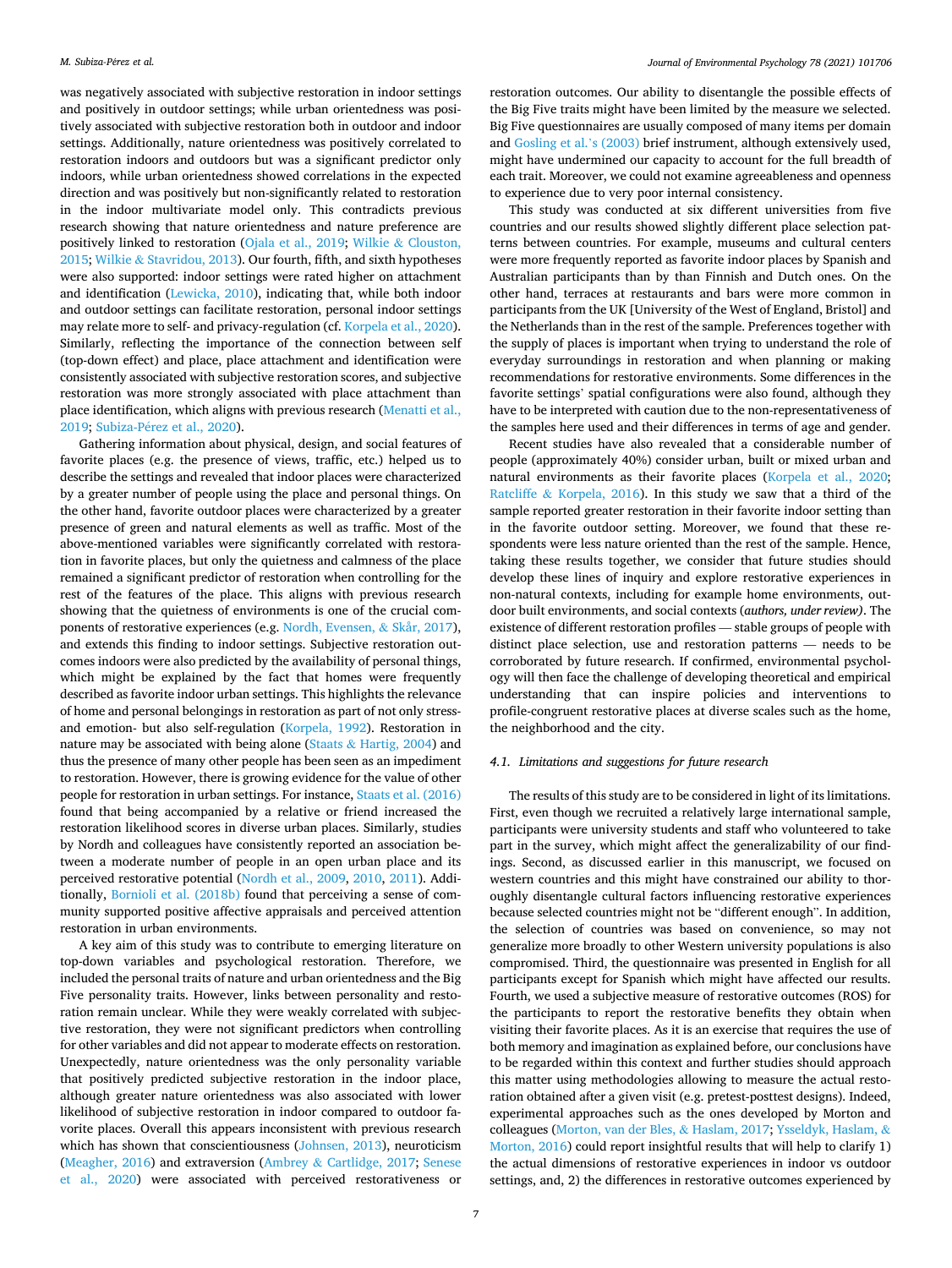<span id="page-7-0"></span>people scoring high and low in certain top-down traits (e.g. nature relatedness or neuroticism). Another line of inquiry that has not been addressed in this study but could lead to interesting developments is the analysis of the potential place selection differences among people living in dissimilar residential typologies (e.g. apartment vs semi-detached house with garden). Similarly, due to the age composition of our sample, we could not inspect the influence of age in place selection patterns and/or subjective restorative outcomes (see Scopelliti & [Giuliani, 2004](#page-8-0)). Finally, there were two variables (agreeableness and openness to experiences) that could not be used in the analyses due to very low reliability indexes and others which internal consistency was tolerable. This might be due to the fact that they measure very broad constructs (John, Robins, & Pervin, 2008, pg. 119) with very few items. Despite these methodological limitations, we believe that our approach usefully contributes to our understanding of restoration and wellbeing across different types of environments and for different types of people and can serve as a basis for future research.

Due to the fact that this study was conducted before the emergence of the COVID pandemic, our results and conclusions do not reflect the psychological and behavioral changes that have taken place since the outbreak. Nevertheless, our study might serve as a baseline measurement for future studies interested in understanding urban restoration in a post-COVID context.

## **5. Conclusion and practical implications**

This study aimed to explore subjective psychological restoration in favorite indoor and outdoor urban settings using a diverse set of topdown variables. In line with our hypotheses, outdoor—in comparison with indoor—settings provided stronger ratings of restorative experiences but lower place bonding levels. Furthermore, perceived restorative potential, place attachment and place identification were (in that order) the strongest predictors of subjective restoration in both indoor and outdoor settings. Personality traits, nature and urban orientedness were rarely associated with restoration and made a negligible contribution in multivariate and moderation models. This work contributes to, and helps to consolidate, the emerging literature on restoration using a top-down perspective and could be of use for further developments in the field. Nevertheless, due to the fact that evidence shown here comes from a single study, the interpretation of findings needs to be done with caution and further studies are required to support and even extend those.

This research also has important practical implications. First, spending time in outdoor nature settings, in particular, seems to offer restorative benefits to help regulate stress-related conditions. Second, the results of this study invite further development of knowledge about the restorative features and experiences in indoor environments, a matter largely neglected in environmental psychology and related disciplines. The need to make homes more supportive of restoration and psychological well-being more widely (Graham, Gosling, & Travis, 2015) has been dramatically placed on the agenda by the Covid-19 pandemic. Third and finally, future lines of research should explore whether the restorative experience of favorite outdoor and indoor settings is changing due to psychological reactions to the pandemic and the behavioral restrictions and recommendations established by national and international institutions.

#### **CRediT authorship contribution statement**

Mikel Subiza-Pérez: Conceptualization, Data collection, Formal analysis, Writing – original draft. **Tytti Pasanen:** Data collection, Writing – review & editing. **Eleanor Ratcliffe:** Data collection, Writing – review & editing. **Kate Lee:** Data collection, Writing – review & editing. **Anna Bornioli:** Data collection, Writing – review & editing. **Jessica de Bloom:** Data collection, Writing – review & editing. **Kalevi Korpela:**  Conceptualization, Data collection, Writing – review  $\&$  editing.

## **Appendix A. Supplementary data**

Supplementary data to this article can be found online at [https://doi.](https://doi.org/10.1016/j.jenvp.2021.101706)  [org/10.1016/j.jenvp.2021.101706.](https://doi.org/10.1016/j.jenvp.2021.101706)

#### **References**

Ambrey, C. L., & Cartlidge, N. (2017). Do the psychological benefits of greenspace depend on one's personality? *Personality and Individual Differences, 116*, 233–239. <https://doi.org/10.1016/j.paid.2017.05.001> Appleton, J. (1975). *[The experience of landscape](http://refhub.elsevier.com/S0272-4944(21)00159-6/sref2)*. Wiley.

Bornioli, A., Parkhurst, G., & Morgan, P. L. (2018a). Psychological wellbeing benefits of simulated exposure to five urban settings: An experimental study from the pedestrian's perspective. *Journal of Transport and Health, 9*(February), 105–116. <https://doi.org/10.1016/j.jth.2018.02.003>

Bornioli, A., Parkhurst, G., & Morgan, P. L. (2018b). The psychological wellbeing benefits of place engagement during walking in urban environments: A qualitative photoelicitation study. *Health & Place, 53*(March), 228–236. [https://doi.org/10.1016/j.](https://doi.org/10.1016/j.healthplace.2018.08.018) [healthplace.2018.08.018](https://doi.org/10.1016/j.healthplace.2018.08.018) 

- Bowler, D. E., Buyung-Ali, L. M., Knight, T. M., & Pullin, A. S. (2010). A systematic review of evidence for the added benefits to health of exposure to natural environments. *BMC Public Health, 10*, 456. [https://doi.org/10.1186/1471-2458-10-](https://doi.org/10.1186/1471-2458-10-456)  [456](https://doi.org/10.1186/1471-2458-10-456)
- Carrus, G., Scopelliti, M., Lafortezza, R., Colangelo, G., Ferrini, F., Salbitano, F., et al. (2015). Go greener, feel better? The positive effects of biodiversity on the well-being of individuals visiting urban and peri-urban green areas. *Landscape and Urban Planning, 134*, 221–228. <https://doi.org/10.1016/j.landurbplan.2014.10.022>
- Casakin, H., Hernández, B., & Ruiz, C. (2015). Place attachment and place identity in Israeli cities: The influence of city size. *Cities, 42*(September 2015), 224–230. <https://doi.org/10.1016/j.cities.2014.07.007>
- Darlington, R. B., & Hayes, A. F. (2017). *[Regression analysis and linear models. CONCEPTS,](http://refhub.elsevier.com/S0272-4944(21)00159-6/sref8)  [applications, and implementation](http://refhub.elsevier.com/S0272-4944(21)00159-6/sref8)*. The Guildford Press.
- Deneve, K. M., & Copper, H. (1998). The happy personality: A meta-anaysis of 137 personality traits and subjective well-being. *Psychological Bulletin, 124*(2), 197–229. <https://www.gwern.net/docs/iq/1998-deneve.pdf>.
- Droseltis, O., & Vignoles, V. L. (2010). Towards an integrative model of place identification: Dimensionality and predictors of intrapersonal-level place preferences. *Journal of Environmental Psychology, 30*(1), 23–34. [https://doi.org/](https://doi.org/10.1016/j.jenvp.2009.05.006)  [10.1016/j.jenvp.2009.05.006](https://doi.org/10.1016/j.jenvp.2009.05.006)
- Elsadek, M., Liu, B., & Xie, J. (2020). Urban Forestry & Urban Greening Window view and relaxation : Viewing green space from a high-rise estate improves urban dwellers ' wellbeing. *Urban Forestry and Urban Greening, 55*(1239), 126846. [https://doi.org/](https://doi.org/10.1016/j.ufug.2020.126846)  [10.1016/j.ufug.2020.126846](https://doi.org/10.1016/j.ufug.2020.126846)
- Elsadek, M., Sun, M., Sugiyama, R., & Fujii, E. (2019). Cross-cultural comparison of physiological and psychological responses to different garden styles. *Urban Forestry and Urban Greening, 38*(May 2018), 74–83. [https://doi.org/10.1016/j.](https://doi.org/10.1016/j.ufug.2018.11.007) [ufug.2018.11.007](https://doi.org/10.1016/j.ufug.2018.11.007)
- Gascon, M., Mas, M. T., Martínez, D., Dadvand, P., Forns, J., Plasència, A., et al. (2015). Mental health benefits of long-term exposure to residential green and blue spaces: A systematic review. *International Journal of Environmental Research and Public Health, 12*(4), 4354–4379. <https://doi.org/10.3390/ijerph120404354>
- Gosling, S. D., Rentfrow, P. J., & Swann, W. B. (2003). A very brief measure of the Big-Five personality domains. *Journal of Research in Personality, 37*(6), 504–528. [https://](https://doi.org/10.1016/S0092-6566(03)00046-1)  [doi.org/10.1016/S0092-6566\(03\)00046-1](https://doi.org/10.1016/S0092-6566(03)00046-1)
- Graham, L. T., Gosling, S. D., & Travis, C. K. (2015). The psychology of home environments : A call for research on residential space. [https://doi.org/10.1177/1](https://doi.org/10.1177/1745691615576761) [745691615576761](https://doi.org/10.1177/1745691615576761).
- Han, K.-T. (2018). A review of self-report scales on restoration and/or restorativeness in the natural environment. *Journal of Leisure Research*, 1–26. [https://doi.org/10.1080/](https://doi.org/10.1080/00222216.2018.1505159)  [00222216.2018.1505159](https://doi.org/10.1080/00222216.2018.1505159), 0(0).
- [Hartig, T. \(2004\). Restorative environments. In C. Spielberger \(Ed.\),](http://refhub.elsevier.com/S0272-4944(21)00159-6/sref17) *Encyclopedia of applied psychology* (Vol. 3, pp. 273–[279\). Academic Press](http://refhub.elsevier.com/S0272-4944(21)00159-6/sref17).
- Hartig, T., Korpela, K., Evans, G. W., & Gärling, T. (1997). A measure of restorative quality in environments. *InScandinavian Housing and Planning Research* (Vol. 14,, 175–194. <https://doi.org/10.1080/02815739708730435>
- [Hartig, T., Lindblom, K., & Ovefelt, K. \(1998\). The home and near-home area offer](http://refhub.elsevier.com/S0272-4944(21)00159-6/sref18) [restoration opportunities differentiated by gender.](http://refhub.elsevier.com/S0272-4944(21)00159-6/sref18) *Scandinavian Housing and [Planning Research, 15](http://refhub.elsevier.com/S0272-4944(21)00159-6/sref18)*, 283–296.
- [Hayes, A. F. \(2013\). Introduction to mediation, moderation and conditional process](http://refhub.elsevier.com/S0272-4944(21)00159-6/sref19)  analysis. In *[A regression-based approach](http://refhub.elsevier.com/S0272-4944(21)00159-6/sref19)*.
- [Hernandez, B., Hidalgo, M. C., & Ruiz, C. \(2014\). Theoretical and methodological aspects](http://refhub.elsevier.com/S0272-4944(21)00159-6/sref20)  [of research on place attachment. In L. C. Manzo, & P. Devine-Wright \(Eds.\),](http://refhub.elsevier.com/S0272-4944(21)00159-6/sref20) *Place [attachment. Advances in theory, methods and applications](http://refhub.elsevier.com/S0272-4944(21)00159-6/sref20)* (pp. 125–137). Routledge.
- Hernández, B., Martín, A. M., Ruiz, C., & Hidalgo, M. D. C. (2010). The role of place identity and place attachment in breaking environmental protection laws. *Journal of Environmental Psychology, 30*(3), 281–288. [https://doi.org/10.1016/j.](https://doi.org/10.1016/j.jenvp.2010.01.009)  [jenvp.2010.01.009](https://doi.org/10.1016/j.jenvp.2010.01.009)
- John, O. P., Robins, R. W., & Pervin, L. A. (2008). *Handbook of personality. Theory and*  research (3rd ed.). The Guildford Press. https://doi.org/10.3905/jpe.2000.31997
- Johnsen, S. A. K. (2013). Exploring the use of nature for emotion regulation: Associations with personality, perceived stress, and restorative outcomes. *Nordic Psychology, 65*  (4), 306–321.<https://doi.org/10.1080/19012276.2013.851445>
- [John, O. P., Soto, L. P., & Naumann, C. J. \(2008\). Paradigm shift to the integrative big](http://refhub.elsevier.com/S0272-4944(21)00159-6/sref24) [five trait taxonomy History, Measurement, and Conceptual Issues. In O. P. John,](http://refhub.elsevier.com/S0272-4944(21)00159-6/sref24)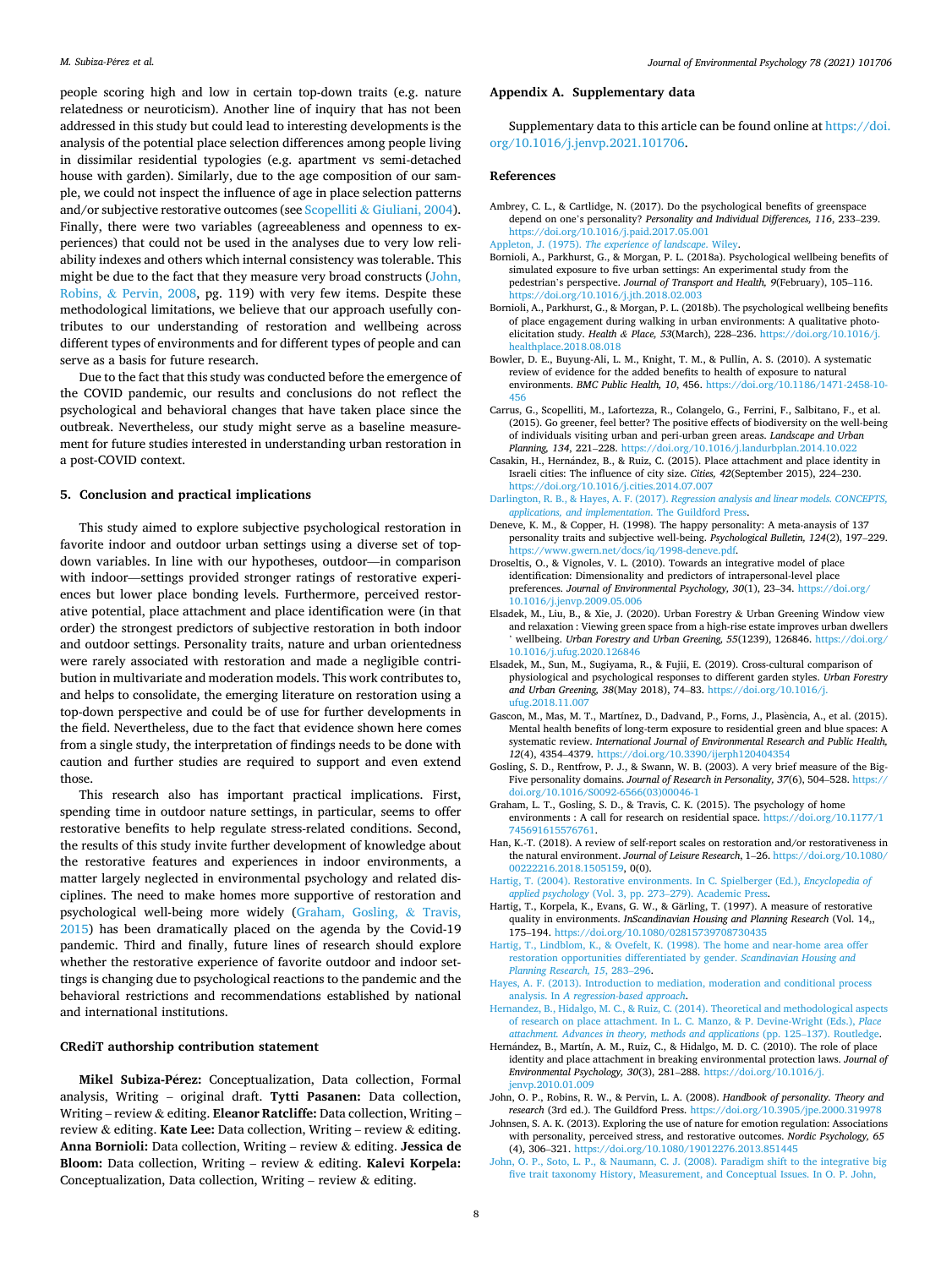#### <span id="page-8-0"></span>*M. Subiza-P*´*erez et al.*

R. W. Robins, & L. A. Pervin (Eds.), *[Handbook of personality. Theory and research](http://refhub.elsevier.com/S0272-4944(21)00159-6/sref24)* (3rd ed., pp. 114–[158\). The Guildford Press](http://refhub.elsevier.com/S0272-4944(21)00159-6/sref24).

Kaplan, R., & Kaplan, S. (1989). *[The experience of nature. A psychological perspective](http://refhub.elsevier.com/S0272-4944(21)00159-6/sref25)*. [Cambridge University Press.](http://refhub.elsevier.com/S0272-4944(21)00159-6/sref25)

- Korpela, K. M. (1989). Place-identity as a product of environmental self-regulation. *Journal of Environmental Psychology, 9*(3), 241–256. [https://doi.org/10.1016/S0272-](https://doi.org/10.1016/S0272-4944(89)80038-6)  [4944\(89\)80038-6](https://doi.org/10.1016/S0272-4944(89)80038-6)
- Korpela, K. M. (1992). Adolescents' favourite places and environmental self-regulation. *Journal of Environmental Psychology, 12*(3), 249–258. [https://doi.org/10.1016/](https://doi.org/10.1016/S0272-4944(05)80139-2) [S0272-4944\(05\)80139-2](https://doi.org/10.1016/S0272-4944(05)80139-2)

Korpela, K., & Hartig, T. (1996). Restorative qualities of favorite places. *Journal of Environmental Psychology, 16*, 221–233. <https://doi.org/10.1006/jevp.1996.0018>

- Korpela, K., Korhonen, M., Nummi, T., Martos, T., & Sallay, V. (2020). Environmental self-regulation in favourite places of Finnish and Hungarian adults. *Journal of Environmental Psychology, 67*, 101384. [https://doi.org/10.1016/j.](https://doi.org/10.1016/j.jenvp.2019.101384) jenvp.2019.10138
- Korpela, K. M., & Ylén, M. (2007). Perceived health is associated with visiting natural favourite places in the vicinity. *Health & Place, 13*(1), 138–151. [https://doi.org/](https://doi.org/10.1016/j.healthplace.2005.11.002)  [10.1016/j.healthplace.2005.11.002](https://doi.org/10.1016/j.healthplace.2005.11.002)
- Korpela, K. M., & Ylén, M. P. (2009). Effectiveness of favorite-place prescriptions. A field experiment. *American Journal of Preventive Medicine*. [https://doi.org/10.1016/j.](https://doi.org/10.1016/j.amepre.2009.01.022) [amepre.2009.01.022](https://doi.org/10.1016/j.amepre.2009.01.022)
- Korpela, K. M., Ylén, M., Tyrväinen, L., & Silvennoinen, H. (2008). Determinants of restorative experiences in everyday favorite places. *Health & Place, 14*, 636–652. <https://doi.org/10.1016/j.healthplace.2007.10.008>
- Lee, K. E., Williams, K. J. H., Sargent, L. D., Williams, N. S. G., & Johnson, K. A. (2015). 40-second green roof views sustain attention: The role of micro-breaks in attention restoration. *Journal of Environmental Psychology, 42*, 182–189. [https://doi.org/](https://doi.org/10.1016/j.jenvp.2015.04.003) [10.1016/j.jenvp.2015.04.003](https://doi.org/10.1016/j.jenvp.2015.04.003)
- Lewicka, M. (2010). What makes neighborhood different from home and city? Effects of place scale on place attachment. *Journal of Environmental Psychology, 30*(1), 35–51. <https://doi.org/10.1016/j.jenvp.2009.05.004>
- Lewicka, M. (2011). Place attachment: How far have we come in the last 40 years? *Journal of Environmental Psychology, 31*, 207–230. [https://doi.org/10.1016/j.](https://doi.org/10.1016/j.jenvp.2010.10.001) envp.2010.10.001
- Lindal, P. J., & Hartig, T. (2015). Effects of urban street vegetation on judgments of restoration likelihood. *Urban Forestry and Urban Greening, 14*(2). [https://doi.org/](https://doi.org/10.1016/j.ufug.2015.02.001) [10.1016/j.ufug.2015.02.001](https://doi.org/10.1016/j.ufug.2015.02.001)
- Liu, Q., Wu, Y., Xiao, Y., Fu, W., Zhuo, Z., van den Bosch, C. C. K., et al. (2020). More meaningful, more restorative? Linking local landscape characteristics and place attachment to restorative perceptions of urban park visitors. *Landscape and Urban Planning, 197*. <https://doi.org/10.1016/j.landurbplan.2020.103763>. February.
- Liu, Q., Zhu, Z., Zhuo, Z., Huang, S., Zhang, C., Shen, X., et al. (2021). Relationships between residents' ratings of place attachment and the restorative potential of natural and urban park settings. *Urban Forestry and Urban Greening, 62*. [https://doi.](https://doi.org/10.1016/j.ufug.2021.127188)  [org/10.1016/j.ufug.2021.127188](https://doi.org/10.1016/j.ufug.2021.127188). March.
- Main, K. (2013). Planting roots in foreign soil? immigrant place meanings in an urban park. *Journal of Environmental Psychology, 36*, 291–304. [https://doi.org/10.1016/j.](https://doi.org/10.1016/j.jenvp.2013.08.003) [jenvp.2013.08.003](https://doi.org/10.1016/j.jenvp.2013.08.003)
- Markevych, I., Schoierer, J., Hartig, T., Chudnovsky, A., Hystad, P., Dzhambov, A. M., … Fuertes, E. (2017 (June)). Exploring pathways linking greenspace to health: Theoretical and methodological guidance. *Environmental Research, 158*, 301–317. <https://doi.org/10.1016/j.envres.2017.06.028>
- Masoudinejad, S., & Hartig, T. (2020). Window view to the sky as a restorative resource for residents in densely populated cities. *Environment and Behavior, 52*(4), 401–436. <https://doi.org/10.1177/0013916518807274>
- McMahan, E. A., & Estes, D. (2015). The effect of contact with natural environments on positive and negative affect: A meta-analysis. *The Journal of Positive Psychology, 10*  (6), 507–519.<https://doi.org/10.1080/17439760.2014.994224>
- Meagher, B. R. (2016). There's No place like a neurotic's home. *Journal of Individual*
- *Differences, 37*(4), 260–267. <https://doi.org/10.1027/1614-0001/a000213> Mehl, M. R., Gosling, S. D., & Pennebaker, J. W. (2006). Personality in its natural habitat: Manifestations and implicit folk theories of personality in daily life. *Journal of Personality and Social Psychology, 90*(5), 862–877. [https://doi.org/10.1037/0022-](https://doi.org/10.1037/0022-3514.90.5.862) [3514.90.5.862](https://doi.org/10.1037/0022-3514.90.5.862)
- Menatti, L., Subiza-Pérez, M., Villalpando-Flores, A., Vozmediano, L., & San Juan, C. (2019). Place attachment and identification as predictors of expected landscape restorativeness. *Journal of Environmental Psychology, 63*, 36–43. [https://doi.org/](https://doi.org/10.1016/j.jenvp.2019.03.005) [10.1016/j.jenvp.2019.03.005](https://doi.org/10.1016/j.jenvp.2019.03.005)
- [Milfont, T. L. \(2012\). Cultural differences in environmental engagement. In S. Clayton](http://refhub.elsevier.com/S0272-4944(21)00159-6/sref45)  (Ed.), *[The oxford handbook of environmental and conservation psychology](http://refhub.elsevier.com/S0272-4944(21)00159-6/sref45)*. Oxford [University Press](http://refhub.elsevier.com/S0272-4944(21)00159-6/sref45).
- Morton, T. A., van der Bles, A. M., & Haslam, S. A. (2017). Seeing our self reflected in the world around us: The role of identity in making (natural) environments restorative. *Journal of Environmental Psychology, 49*, 65–77. [https://doi.org/10.1016/j.](https://doi.org/10.1016/j.jenvp.2016.11.002) [jenvp.2016.11.002](https://doi.org/10.1016/j.jenvp.2016.11.002)
- Negrín, F., Hernández-Fernaud, E., Hess, S., & Hernández, B. (2017). Discrimination of Urban Spaces with Different Level of Restorativeness Based on the Original and on a Shorter Version of Hartig et al.'s Perceived Restorativeness Scale. *Frontiers in Psychology, 8*, 1–9. <https://doi.org/10.3389/fpsyg.2017.01735>. October.
- Nordh, H., Alalouch, C., & Hartig, T. (2011). Assessing restorative components of small urban parks using conjoint methodology. *Urban Forestry and Urban Greening, 10*(2), 95–103. <https://doi.org/10.1016/j.ufug.2010.12.003>
- Nordh, H., Evensen, K. H., & Skår, M. (2017). A peaceful place in the city—a qualitative study of restorative components of the cemetery. *Landscape and Urban Planning, 167*, 108–117. [https://doi.org/10.1016/j.landurbplan.2017.06.004.](https://doi.org/10.1016/j.landurbplan.2017.06.004) May.
- [Nordh, H., Hagerhall, C. M., & Holmqvist, K. \(2010\). Exploring view pattern and](http://refhub.elsevier.com/S0272-4944(21)00159-6/sref50)  [analysing pupil size as a measure of restorative qualities in park photos.](http://refhub.elsevier.com/S0272-4944(21)00159-6/sref50) *Acta [Horticulturae, 881](http://refhub.elsevier.com/S0272-4944(21)00159-6/sref50)*, 767–772, 2003.
- Nordh, H., Hartig, T., Hagerhall, C. M., & Fry, G. (2009). Components of small urban parks that predict the possibility for restoration. *Urban Forestry and Urban Greening, 8*  (4), 225–235.<https://doi.org/10.1016/j.ufug.2009.06.003>
- Ojala, A., Korpela, K., Tyrvainen, L., Tiittanen, P., & Lanki, T. (2019). Restorative effects ¨ of urban green environments and the role of urban-nature orientedness and noise sensitivity: A field experiment. *Health & Place, 55*, 59–70. [https://doi.org/10.1016/j.](https://doi.org/10.1016/j.healthplace.2018.11.004)  [healthplace.2018.11.004.](https://doi.org/10.1016/j.healthplace.2018.11.004) November.
- [Orians, G. H., & Heerwagen, J. H. \(1992\). Evolved responses to landscapes. In](http://refhub.elsevier.com/S0272-4944(21)00159-6/sref53) [L. Barklow, L. Cosmides, & J. Tooby \(Eds.\),](http://refhub.elsevier.com/S0272-4944(21)00159-6/sref53) *The adapted mind* (pp. 555–579). Oxford [University Press](http://refhub.elsevier.com/S0272-4944(21)00159-6/sref53).
- Peschardt, K. K., Stigsdotter, U. K., & Schipperrijn, J. (2014). Identifying features of pocket parks that may Be related to health promoting use. *Landscape Research, January*, 1–16.<https://doi.org/10.1080/01426397.2014.894006>, 2016.
- Qureshi, S., Breuste, J. H., & Jim, C. Y. (2013). *Differential community and the perception of urban green spaces and their contents in the megacity of Karachi, Pakistan*. Urban Ecosystems. https://doi.org/10.1007/s11252-012-0
- Ratcliffe, E., & Korpela, K. M. (2016). Memory and place attachment as predictors of imagined restorative perceptions of favourite places. *Journal of Environmental Psychology, 48*, 120–130.<https://doi.org/10.1016/j.jenvp.2016.09.005>
- Ratcliffe, E., & Korpela, K. M. (2017). Time- and Self-Related Memories Predict Restorative Perceptions of Favorite Places Via Place Identity. *Environment and Behavior*. May, 001391651771200 <https://doi.org/10.1177/0013916517712002>.
- Richardson, J. T. E. (2011). Eta squared and partial eta squared as measures of effect size in educational research. *Educational Research Review, 6*(2), 135–147. [https://doi.](https://doi.org/10.1016/j.edurev.2010.12.001)  [org/10.1016/j.edurev.2010.12.001](https://doi.org/10.1016/j.edurev.2010.12.001)
- Ruiz, C., Hernández, B., & Hidalgo, M. C. (2011). Confirmation of the factorial structure of neighbourhood attachment and neighbourhood identity scale. *Psyecology, 2*(2), 207–215. <https://doi.org/10.1174/217119711795712513>
- Scannell, L., & Gifford, R. (2010). Defining place attachment: A tripartite organizing framework. *Journal of Environmental Psychology, 30*(1), 1–10. [https://doi.org/](https://doi.org/10.1016/j.jenvp.2009.09.006)  [10.1016/j.jenvp.2009.09.006](https://doi.org/10.1016/j.jenvp.2009.09.006)
- Scopelliti, M., & Giuliani, M. Vittoria (2004). Choosing restorative environments across the lifespan: A matter of place experience. *Journal of Environmental Psychology, 24*, 423–437. [https://doi.org/10.1016/j.jenvp.2004.11.002,](https://doi.org/10.1016/j.jenvp.2004.11.002) 2004.
- [Senese, V. P., Pascale, A., Maffei, L., Cioffi, F., Sergi, I., Gnisci, A., et al. \(2020\). The](http://refhub.elsevier.com/S0272-4944(21)00159-6/sref62) [influence of personality traits on the measure of restorativeness in an urban park: A](http://refhub.elsevier.com/S0272-4944(21)00159-6/sref62)  [multisensory immersive virtual reality study. In A. Esposito, M. Faundez-Zanuy,](http://refhub.elsevier.com/S0272-4944(21)00159-6/sref62)  [F. Carlo Morabito, & E. Pasero \(Eds.\),](http://refhub.elsevier.com/S0272-4944(21)00159-6/sref62) *Neural approaches to dynamics of signal [exchanges](http://refhub.elsevier.com/S0272-4944(21)00159-6/sref62)* (pp. 347–357).
- Staats, H., & Hartig, T. (2004). Alone or with a friend: A social context for psychological restoration and environmental preferences. *Journal of Environmental Psychology, 24*  (2), 199–211.<https://doi.org/10.1016/j.jenvp.2003.12.005>
- Staats, H., Jahncke, H., Herzog, T. R., & Hartig, T. (2016). Urban options for psychological restoration: Common strategies in everyday situations. *PLoS One, 11*  (1), 1–24. <https://doi.org/10.1371/journal.pone.0146213>
- [Stigsdotter, U. K., Corazon, S. S., Sidenius, U., Kristiansen, J.Grahn, P.,](http://refhub.elsevier.com/S0272-4944(21)00159-6/sref65) … (2017). *It is not all bad for the grey city* – *[a crossover study on physiological and psychological restoration](http://refhub.elsevier.com/S0272-4944(21)00159-6/sref65)  [in a forest and an urban](http://refhub.elsevier.com/S0272-4944(21)00159-6/sref65)*. Health & Place. May.
- Subiza-Pérez, M., Korpela, K., & Pasanen, T. (2021). Still not that bad for the grey city : A field study on the restorative effects of built open urban places. *Cities, 111*. [https://](https://doi.org/10.1016/j.cities.2020.103081)  [doi.org/10.1016/j.cities.2020.103081.](https://doi.org/10.1016/j.cities.2020.103081) April.
- Subiza-Pérez, M., Vozmediano, L., & San Juan, C. (2017). Restoration in urban settings: Pilot adaptation and psychometric properties of two psychological restoration and place bonding scales. *Psyecology, 8*(2), 234–255. [https://doi.org/10.1080/](https://doi.org/10.1080/21711976.2017.1311073)  [21711976.2017.1311073](https://doi.org/10.1080/21711976.2017.1311073)
- Subiza-Pérez, M., Vozmediano, L., & San Juan, C. (2020). Welcome to your plaza : Assessing the restorative potential of urban squares through survey and objective evaluation methods. *Cities, 100*, 102461. [https://doi.org/10.1016/j.](https://doi.org/10.1016/j.cities.2019.102461) [cities.2019.102461.](https://doi.org/10.1016/j.cities.2019.102461) May.
- Twedt, E., Rainey, R. M., & Proffitt, D. R. (2019). Beyond nature: The roles of visual appeal and individual differences in perceived restorative potential. *Journal of Environmental Psychology, 65*, 101322. [https://doi.org/10.1016/j.](https://doi.org/10.1016/j.jenvp.2019.101322) [jenvp.2019.101322.](https://doi.org/10.1016/j.jenvp.2019.101322) June.
- Twohig-Bennett, C., & Jones, A. (2018). The health benefits of the great outdoors: A systematic review and meta-analysis of greenspace exposure and health outcomes. *Environmental Research, 166*, 628–637. [https://doi.org/10.1016/j.](https://doi.org/10.1016/j.envres.2018.06.030)  [envres.2018.06.030](https://doi.org/10.1016/j.envres.2018.06.030). June.
- Tyrväinen, L., Silvennoinen, H., Korpela, K., & Ylen, M. (2007). Luonnon merkitys kaupunkilaisille ja vaikutus psyykkiseen hyvinvointiin (in Finnish). [Importance of nature and its effect on psychological well-being]. *Working Papers of the Finnish Forest Research Institute, 52*, 57–77. [http://www.metla.fi/julkaisut/workingpapers/200](http://www.metla.fi/julkaisut/workingpapers/2007/mwp052-07.pdf) [7/mwp052-07.pdf](http://www.metla.fi/julkaisut/workingpapers/2007/mwp052-07.pdf).

[Ulrich, R. S. \(1993\). Biophilia, biophobia, and natural landscapes. In S. E. Kellert, &](http://refhub.elsevier.com/S0272-4944(21)00159-6/sref72) E. Wilson (Eds.), *[The biophilia hypothesis](http://refhub.elsevier.com/S0272-4944(21)00159-6/sref72)* (pp. 73–137). Island Press.

- [Ulrich, R. S., Simons, R. F., Losito, B. D., Fiorito, E., Miles, M. A., & Zelson, M. \(1991\).](http://refhub.elsevier.com/S0272-4944(21)00159-6/sref73) [Stress recovery during exposure to natural and urban environments.](http://refhub.elsevier.com/S0272-4944(21)00159-6/sref73) *Journal of [Environmental Psychology, 11](http://refhub.elsevier.com/S0272-4944(21)00159-6/sref73)*, 201–230.
- Weber, A. M., & Trojan, J. (2018). The restorative value of the urban environment: A systematic review of the existing literature. *Environmental Health Insights, 12*. [https://](https://doi.org/10.1177/1178630218812805)  [doi.org/10.1177/1178630218812805,](https://doi.org/10.1177/1178630218812805) 117863021881280.
- White, M., Smith, A., Humphryes, K., Pahl, S., Snelling, D., & Depledge, M. (2010). Blue space: The importance of water for preference, affect, and restorativeness ratings of